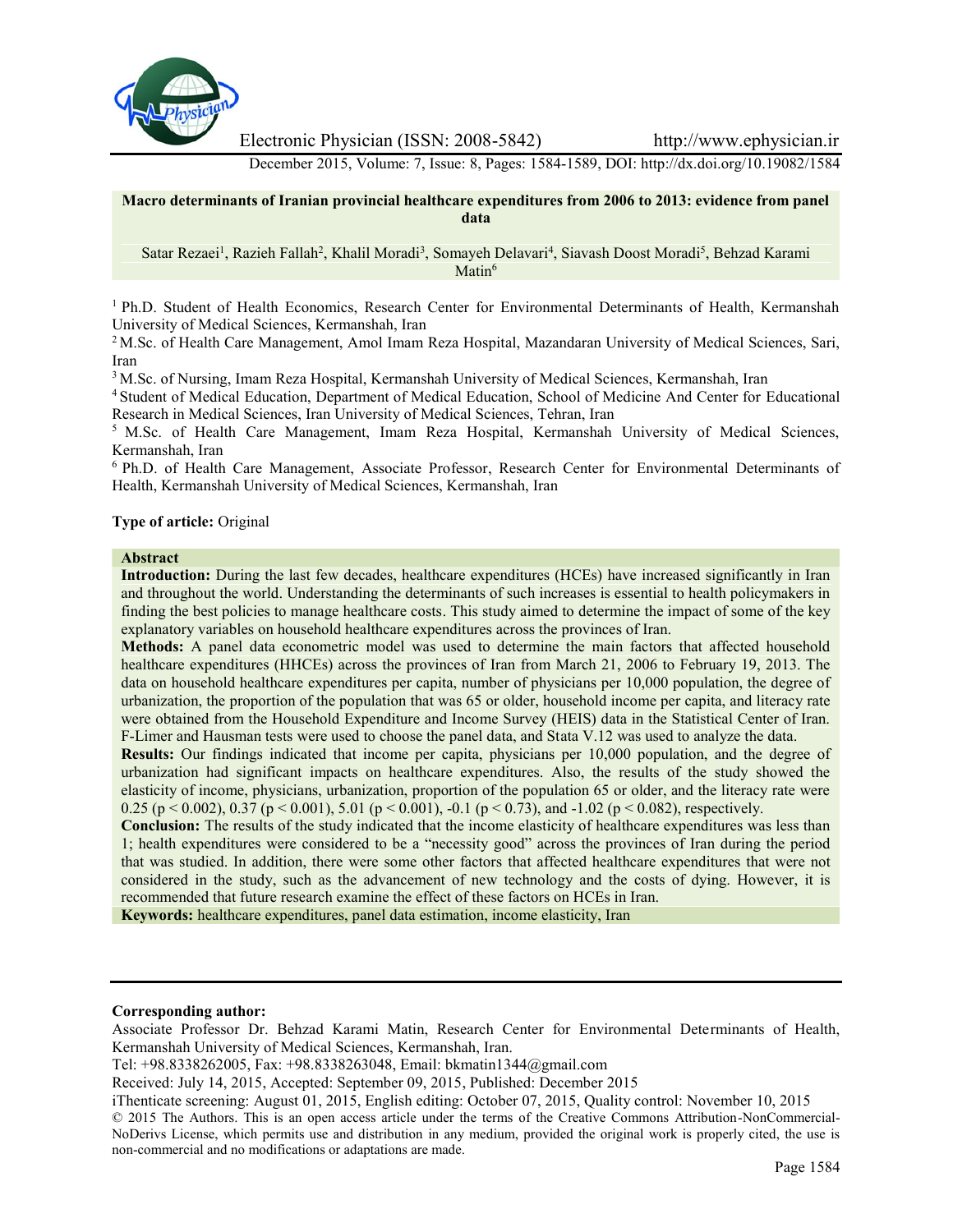# **1. Introduction**

Health is one of the main factors that affect development in every country, and it one of the important determinants of economic activity. Determining the amount of resources that are allocated to the health sector is a main concern of health policymakers throughout the world, and they are interested in identifying the main factors that affect healthcare expenditures (1-3). Understanding these factors is essential if health policymakers are to identify the best policies to manage and control healthcare costs in any country. Several studies have examined the main factors that affect healthcare expenditures throughout the world (1, 3-6). These studies have highlighted the impact of various factors on healthcare expenditures in different countries, such as income per capita, degree of urbanization, proportion of the population that is 15 or younger, proportion of population that is 65 or older, the number of physicians or hospital beds per 10,000 population, and the healthcare inflation rate. The first study that considered the main determinants of healthcare expenditures was conducted by Newhouse in 1977 (7). That study showed that income was one of the most important factors that affected healthcare expenditures. Generally, the factors that affect healthcare expenditures are divided into three categories, i.e., 1) economic variables, such as income, consumer price index in the health sector, and foreign aid  $(3, 8)$ ; 2) demographic variables, such as age, structure, growth rate of the population and the degree of urbanization  $(1, 3)$ ; 3) the delivery of healthcare services, such as the number of beds and the number of physicians per 10,000 population (1, 6). In the model used in our study included income per capita, the degree of urbanization, the number of physicians per 10,000 population, the proportion of population 65 or older, and the literacy rate. Healthcare expenditures vary significantly between developed and developing countries. Per capita healthcare expenditures vary from \$3,000 in high-income countries to \$30 in low-income countries. Some of the developing countries allocated less than 3% of their gross domestic product (GDP) to health, but it exceeded 12% in some of the developed countries (9). In Iran, health expenditures as percentage of GDP increased from 4.7% in 1995 to 6.5% in 2010. Other data indicated that health expenditures per capita in Iran increased from \$117 in 2004 to \$346 in 2012. Thus, there was more than fourfold increase in per capita healthcare expenditures from 2004 to 2012 (10). So, in this study, we attempted to examine the effects of some of the key explanatory factors of household healthcare expenditures (HHCEs) among Iran's provinces from March 21, 2006 to February 19, 2013. The results of the study should provide a holistic view that health policymakers can use to gain a better understanding of the main factors that affect household healthcare expenditures in Iran.

# **2. Material and Methods**

A panel data econometric model was used to determine the main factors that affect HHCEs in Iran's provinces from March 21, 2006 to February 19, 2013. The data on per capita HHCEs, number of physicians per 10,000 population, degree of urbanization, proportion of the population 65 or older, per capita income, and literacy rate were obtained from the Household Expenditure and Income Survey (HEIS), an annual survey that is conducted by the Statistical Center of Iran (SCI). These explanatory variables were selected based on literature review and their availability in the HEIS (1, 4, 5, 11). The following primary model was used in the study:

HHCE= F (income, Pop65, physician, urbanization degree, literacy rate) Where:

- $\bullet$  HHCE = Household healthcare expenditure per capita
- $\bullet$  Income = Household income per capita
- Pop  $65$  = Proportion of the population 65 or older
- $\bullet$  Physician = Number of physicians per 10,000 population
- $\bullet$  Urbanization degree = Percentage of the total population that lived in urban areas
- $\bullet$  Literacy rate = Percentage of population older than 6 who can read and write

Based on previous studies (1, 2, 4, 5, 12, 13), we considered the following econometric model in the study: LHHCE<sub>it</sub> =  $\beta_0 + \beta_1$  Lincomeit +  $\beta_2$  LPop65<sub>it</sub> +  $\beta_3$  LPhysician<sub>it</sub> +  $\beta_4$  Lurbanization<sub>it</sub> +  $\beta$ 5 Lliteracy<sub>it</sub> +  $\mathbf{v}_{\text{tr}}$ Where:

- L denotes the natural logarithm
- i shows the cross section (provinces in the study)
- t shows the time period
- $\bullet$  B<sub>1</sub> to  $\beta_5$  indicate the elasticity of healthcare expenditures with regard to the explanatory variables

If the β<sub>1</sub> coefficient were greater than 1, healthcare was considered to be a luxury, and if it were less than 1, the healthcare was considered to be necessary goods. In addition, we used a log-log model so that the results could be interpreted more easily. In this model, the coefficient shows how the percentages of healthcare expenditures changed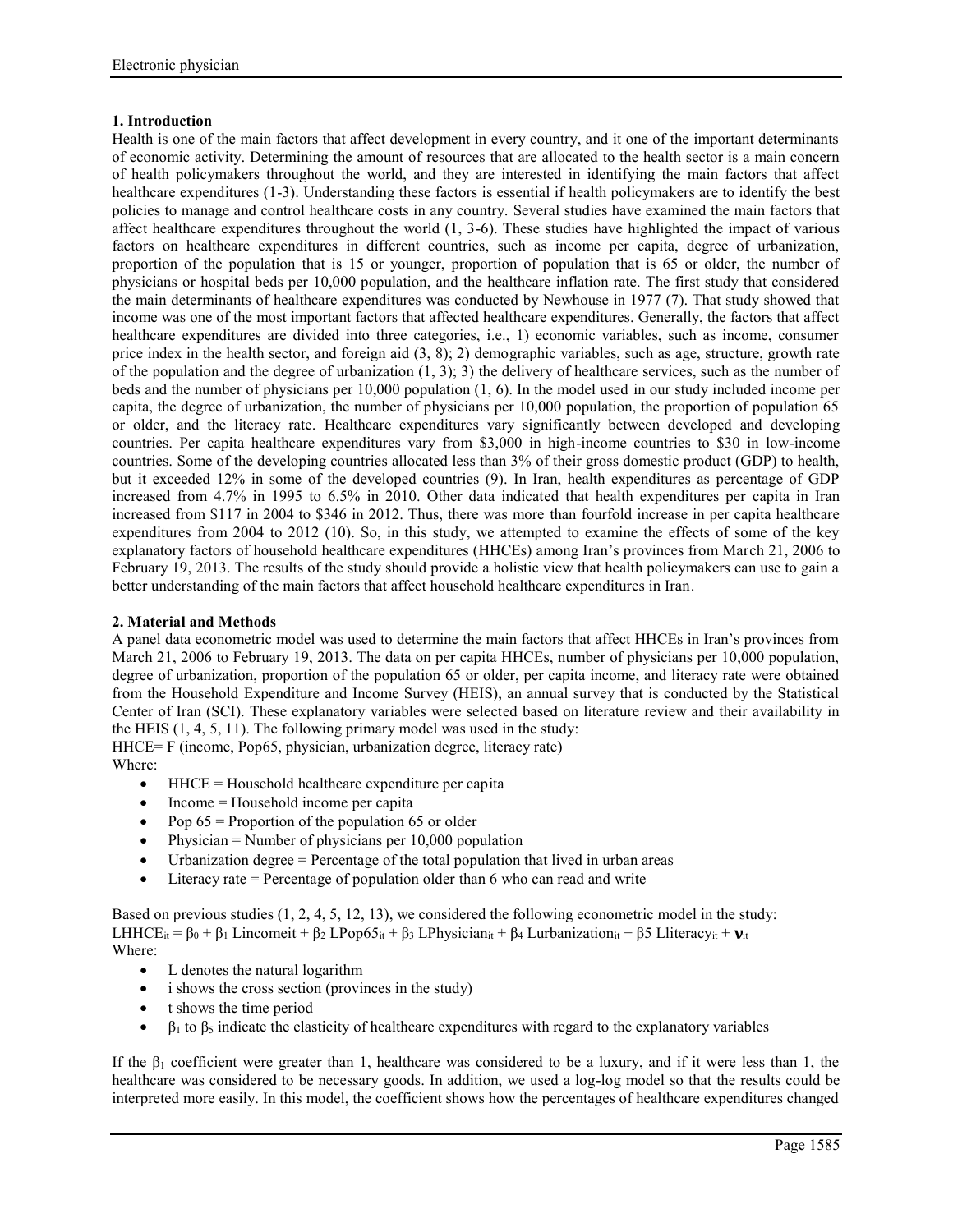per 1% change in the explanatory variables. To obtain the final estimate using the model, we performed the following steps: First, the F-Limer was used to choose the panel or pool data. If the calculated F is significant, the null hypothesis is rejected, and the panel data are appropriate. Second, in the panel data, the Hausman test was used to determine whether to choose random-effects or fixed-effects models for analysis. The fixed effect estimator is preferred if the null hypothesis is rejected. The data analyses were conducted by Stata V.12 and p-values less than 0.05 were considered as significant. Also, at the time of this study (2006-2013), the \$1 was equal to 25,000 Iranian Rials (IRR).

# **3. Results**

The descriptive statistics of the variables included in the study are shown in Table 1. Among the provinces in Iran (for 2006-2013), the mean of HHCE was 7,010,519 Iranian Rials (IRR) with a standard deviation of 1,819,122 IRRs and ranging from 11,134,098 to 2,607,271. There were substantial differences across the country concerning HHCE. The Fars and South Khorasan Provinces had the highest and lowest mean of HHCE, respectively, during the period of the study (11,134,098 IRR for Fars and 2,607,271 for South Khorasan). The mean of household income per capita was 66,627,917 IRR with a standard deviation of 14,584,998 (range from 94,439,880 to 20,607,853 IRR). The mean of degree of urbanization was 64.7% and the maximum and minimum of the ratio were 95% and 49%, respectively. In addition, the mean of the proportion of the population with ages of 65 and above was 5.7%, and it ranged from 4% to 10%. Our analysis of the trend of HHCE per capita across the provinces of Iran indicated that the average increased from 2006 to 2013.

| Variables                                  | Mean       | Standard deviation | Maximum    | Minimum    |
|--------------------------------------------|------------|--------------------|------------|------------|
| HHCE per capita                            | 7,010,519  | 1,819,122          | 11,134,098 | 2,607,271  |
| Income per capita                          | 66,627,917 | 14,584,998         | 94,439,880 | 20,607,853 |
| Literacy rate, $\%$                        | 82.5       | 4.05               | -91        | 72         |
| Number of physicians per 10,000 population | 1086.4     | 1004               | 4300       | 159        |
| Degree of Urbanization, %                  | 64.7       | 12.3               | 95         | 49         |
| Percent of population 65 and older, %      | 5.7        | 1.19               | 10         |            |
|                                            |            |                    |            |            |

**Table 1.** Descriptive statistics of the variables used in the study (2006-2013)

The results of the F-Limer test verified that the panel data were preferred  $(13.04, p \le 0.001)$ . In addition, based on the Hausman test  $(45, p \le 0.001)$ , the parameters were estimated by the fixed-effect model. The estimated results provided by the model are shown in Table 2. The study indicated that the per capita income had a significant positive impact on HHCE. The coefficient of this variable was 0.25, indicating that, for each 1% increase in income, HCE increased by 0.25%. Also, there was a significant positive relationship between the number of physicians per 10,000 population and HHCE. The coefficient of the number of physicians per 10,000 population was 0.37, which indicated that a 1% increase in the number of physicians will lead to an increase 0.37% in health expenditures. The coefficient of the degree of urbanization was 5.01, and it was significant. It showed that an average increase of 1% in the degree of urbanization would increase the average HCE by about 5%. Also, the literacy rate and the proportion of the population that is 65 and older had a negative impact on HCE, but it was not significant. The overall F-statistic of the estimated model was 56.6, and it was significant. Also, the model's adjusted R2 was 82%, which indicated that about 85% of the variation in the HHCE can be explained by the variables included in this model.

**Table 2.** Fixed-effect estimates of household health expenditures across the provinces of Iran (2006-2013)

| Variables                                            | Coefficient |         | p-value |
|------------------------------------------------------|-------------|---------|---------|
| Constant                                             | $-19.87$    | $-3.06$ | < 0.001 |
| Logarithm income per capita                          | 0.25        | 3.3     | < 0.002 |
| Logarithm percent of population 65 and older         | $-0.1$      | $-0.59$ | 0.73    |
| Logarithm number of physicians per 10,000 population | 0.37        | 4.49    | < 0.001 |
| Logarithm literacy rate                              | $-1.02$     | $-1.86$ | 0.082   |
| Logarithm degree of urbanization                     | 5.01        | 6.43    | < 0.001 |

n: 210; F: 56.6; R2 (adjusted): 0.82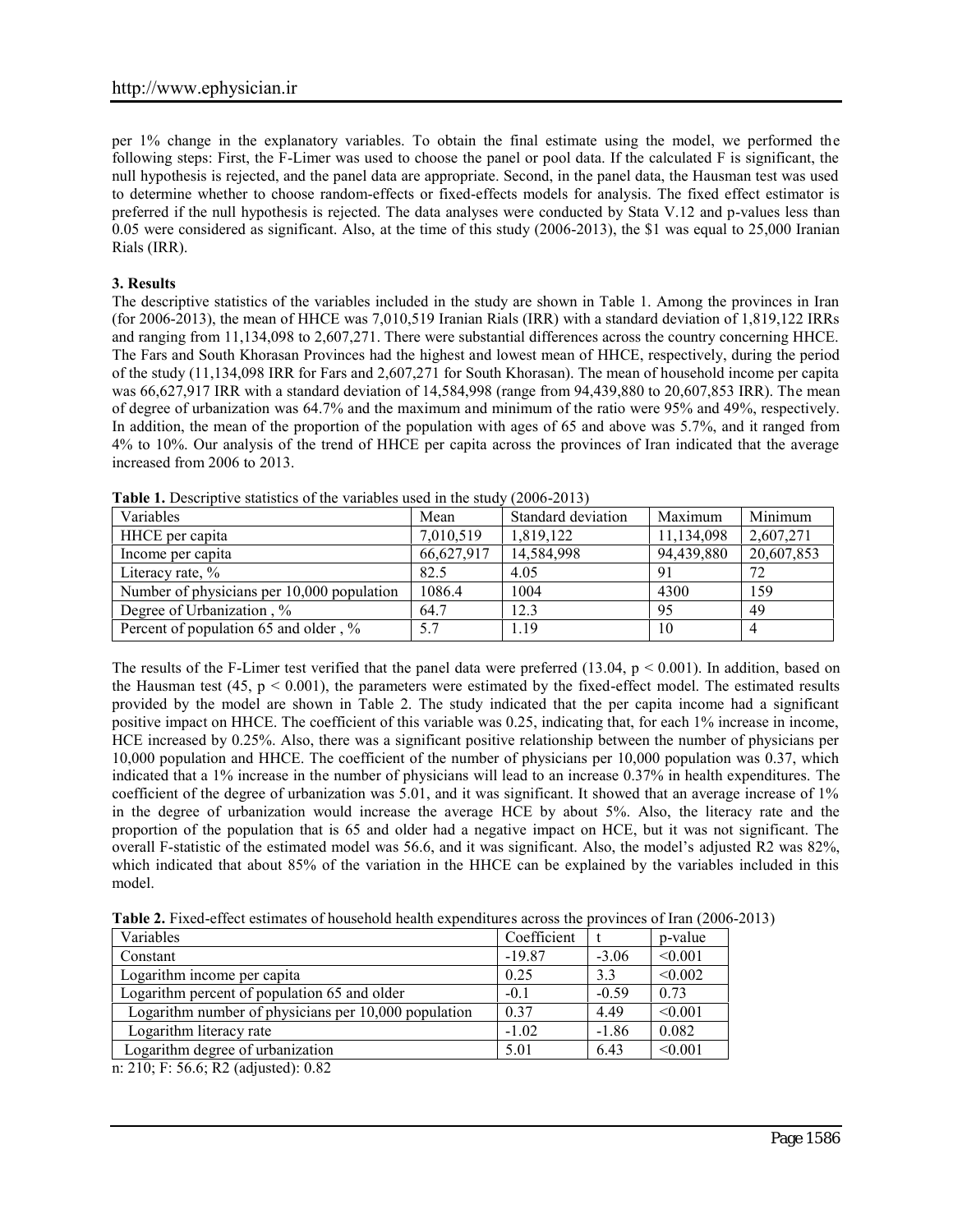# **4. Discussion**

Healthcare costs have been increasing in Iran and in many other countries over the last few decades. These increases have become a persistent concern of health researchers, planners, governmental officials, and patients throughout the world  $(3, 16)$ . In Iran, health costs as a percentage of GDP has increased from 4.7% in 1995 to 6.5% in 2010. Also, from 2006 to 2013, there was a 250% increase in household health expenditures per capita across the provinces of Iran, going from 3,967,358 to 9,321,432 IRR, respectively. During this same time period, the income per capita increased by only 190%. Iranian households allocated about 8% of their income to healthcare in 2006 and 10% in 2013. One of the key steps for controlling and managing healthcare costs is to identify the factors that cause such a drastic increase in health spending. However, this study attempted to examine the main explanatory variables that affect HHCE across the provinces of Iran between 2006 and 2013.

Our empirical results indicated that there was a significant positive relationship between income per capita and HCE. Generally, households with higher incomes receive health services from the private sector where the quality of care is better, e.g., shorter waiting times and clean facilities, and the prices are higher. Thus, it is to be expected that higher incomes lead to higher HCE (14). We found that healthcare is a "necessity good" across the county (based on the coefficient of income per capita, which is less than one in Table 2). This finding was consistent with the results of other studies in Economic Cooperation Organization (ECO) countries (5), Spain (6), and Pakistan (13). The first study concerning the determinants of HCE was conducted by Newhouse in 1977, and he concluded that that was more than 90% of the variation in healthcare costs can be explained by income per capita (7). Costa-Font and Pons- Novell (2007) found that the elasticity of healthcare was less than one and that healthcare is one of the necessary goods. They also concluded that private and public health expenditures have an impact on the elasticity of healthcare (15). Khan and Mahumud conducted an investigation to determine whether healthcare was a 'luxury' or a 'necessity' for Southeast Asian countries from 1995 to 2010 (14). They concluded that the elasticity of healthcare may differ based on whether healthcare is a public service of a private service. If healthcare is delivered by the public sector, it is considered to be a necessary good, but when it is delivered by the private sector, it becomes a luxury (14).

Similar to the results of other studies (1, 12), our results indicated the coefficient of degree of urbanization was positive and significant. In other words, we found that an increase in percentage of population who live in urban areas leads to an increase in HHCE. This can be explained by the fact that there is greater accessibility to health services in the urban area than in rural areas. Magazzino and Mele found that there was a significant positive association between the degree of urbanization and HCE in the regions of Italy. The coefficient of this variable in their study was 0.45 (1). Samadi and Homaie Rad found that the degree of urbanization had a positive impact on HCE in ECO countries, and its coefficient was 0.74 (5). The estimated coefficient of physicians per 10,000 population was positive and statistically significant, which was consistent with the results of previous studies (5, 16, 17). This finding can be explained by the fact that increasing the number of physician leads to improved accessibility to the health services, thereby increasing the utilization of those services. It is expected that more access to the health services leads to higher health expenditures. Our results were in agreement with the findings of studies conducted in Italy (1) and Nigeria (18) in which it was reported increasing the ratio of the number of physicians to the number of population in the population had a significant positive impact on HCE.

Our results indicated that association between the proportion of the population that was 65 and older and HHCE was negative and not statistically significant. Although ageing is known as one of the factors that cause significant increases in HCE, several studies, including ours, have indicated that age as a demographic factor has little impact on increasing HCE. Studies conducted by Martins et al. (19), Getzen (20), and Samadi and Homaie Rad (5) found that there was not a beneficial relationship between ageing and HCE. In the "red herring" hypothesis advanced by Zweifel et al. (21), it was highlighted that ageing had an ambiguous impact on HCE. In other words, based on the literature, the specific impact of ageing on healthcare expenditures is unclear. The literacy rate also was considered, and it had a negative and statistically insignificant impact on HCE. Higher literacy rates have different short-term and long-term impacts on HCE. There was a positive, short-term correlation between literacy and HCE. There is some evidence that educated people have higher healthcare costs because they use health services more often than uneducated people (22). In the long-term scenario, there is an inverse association between education and healthcare cost, suggesting that a higher literacy rate might decrease healthcare costs (1). People who have more education tend to choose more healthy lifestyles, and they tend to seek treatment during the early stages of their health problems, which is less expensive and more effective.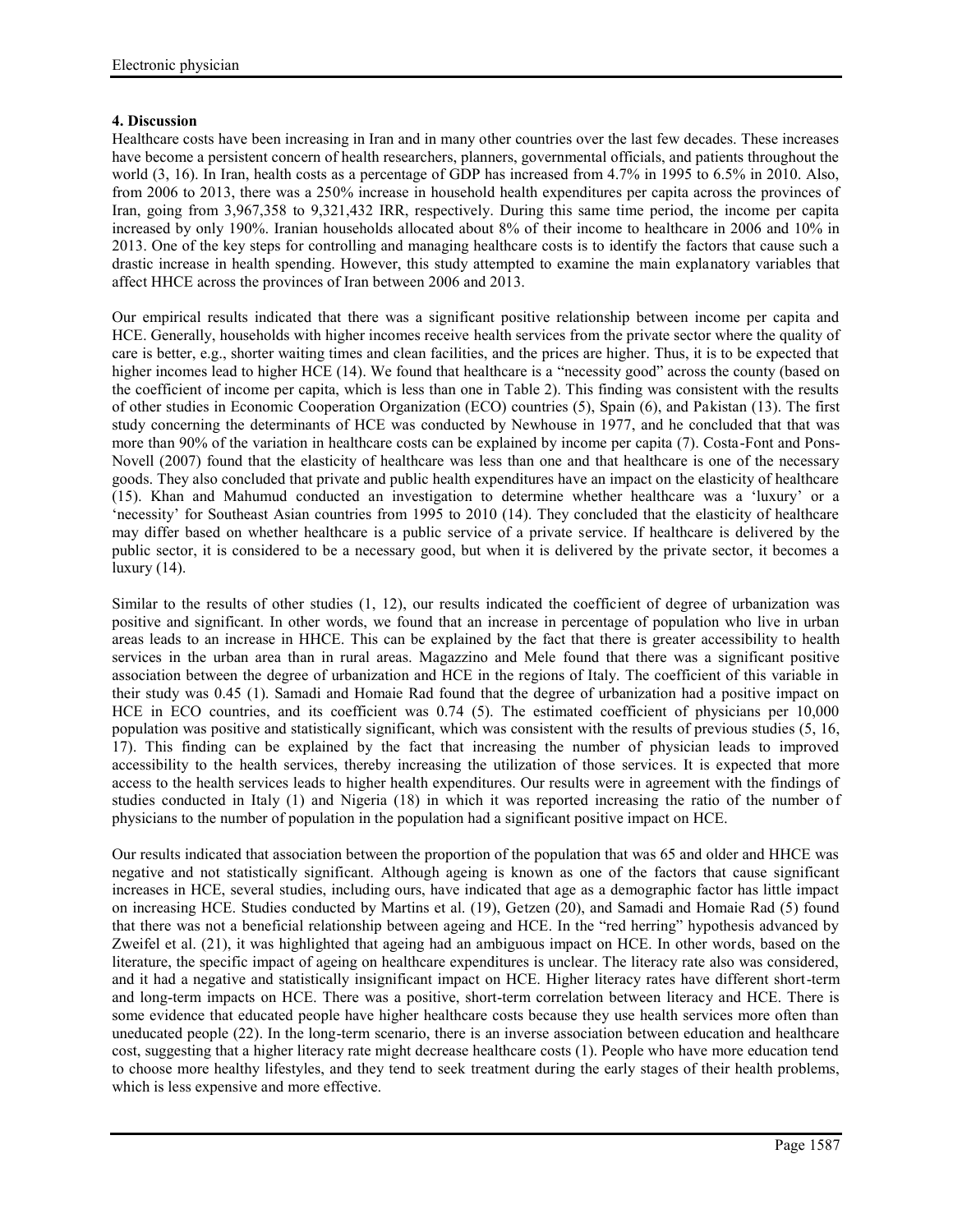This study had several limitations. First, we used household healthcare expenditure per capita across the provinces of Iran as dependent variable and it was different from the per capita healthcare expenditure. The latter includes the sum of private and public healthcare expenditures, while HHCE is part of the private healthcare expenditure; approximately 88% of private healthcare expenditure based on World Bank database in 2013. Second, there are some other factors that affect healthcare expenditures, such as the advancement of new technologies and the costs of dying, neither of which was considered in this study.

## **5. Conclusions**

The main explanatory factors that affected HHCE across the provinces of Iran from March 21, 2006 to February 19, 2013 were per capita income, number of physicians per 10,000 population, and the degree of urbanization. In addition, there are some other factors that affect healthcare expenditures, such as the advancement of new technology and the costs of dying, neither of which was considered in this study. Thus, it is recommended that future research examine the effect of these factors on HHCE in Iran. In addition, we found that health spending in Iran was viewed as a "necessary good." This implies that expenditures for healthcare should be provided from public funding and government intervention.

#### **Acknowledgments:**

The authors gratefully acknowledge the Research Council of Kermanshah University of Medical Sciences for the financial support. We also thank Dr. Delavari from Department of Health Management and Economics (School of Public Health, Tehran University of Medical Sciences) for improving our use of the English language in the manuscript.

### **Conflict of Interest:**

There is no conflict of interest to be declared.

### **Authors' contributions:**

All authors contributed to this project and article equally. All authors read and approved the final manuscript.

#### **References**

- 1) Magazzino C, Mele M. The determinants of health expenditure in Italian regions. Int J Econ Finance. 2012; 4(3): 61-72. doi: 10.5539/ijef.v4n3p61.
- 2) Gbesemete KP, Gerdtham UG. Determinants of health care expenditure in Africa: a cross-sectional study. World dev. 1992; 20(2): 303-8. doi: 10.1016/0305-750X (92)90108-8.
- 3) Gerdtham UG, Søgaard J, Andersson F, Jönsson B. An econometric analysis of health care expenditure: a cross-section study of the OECD countries. J Health Econ. 1992; 11(1): 63-84. doi: 10.1016/0167- 6296(92)90025-V, PMID: 10119757.
- 4) Di Matteo L. The macro determinants of health expenditure in the United States and Canada: assessing the impact of income, age distribution and time. Health policy. 2005; 71(1): 23-42. doi: 10.1016/j.healthpol.2004.05.007, PMID: 15563991.
- 5) Samadi A, Homaie Rad E. Determinants of Healthcare Expenditure in Economic Cooperation Organization (ECO) Countries: Evidence from Panel Cointegration Tests. Int J Health Policy Manag. 2013; 1(1): 63-8. doi: 10.15171/ijhpm.2013.10. eCollection 2013, PMID: 24596838.
- 6) Prieto DC, Lago-Peñas S. decomposing the determinants of health care expenditure: the case of Spain. Eur J Health Econ. 2012; 13(1): 19-27. doi: 10.1007/s10198-010-0276-9, PMID: 20853126.
- 7) Newhouse JP. Medical-care expenditure: a cross-national survey. J Hum Resour. 1977; 12(1): 115-25. doi: 10.2307/145602, PMID: 404354.
- 8) Herwartz H, Theilen B. The determinants of health care expenditure: new results from semiparametric estimation. Health Econ. 2010; 19(8): 964-78. doi: 10.1002/hec.1540, PMID: 19662662.
- 9) Kea X, Saksenaa P, Hollyb A. The determinants of health expenditure: a country-level panel data analysis. Transitions in Health Financing. Working paper. 2011.<br>10) World bank. World Development Indicators.
- Development Indicators, February 2014, Available from: http://databank.worldbank.org/data.
- 11) Baltagi BH, Moscone F. Health care expenditure and income in the OECD reconsidered: Evidence from panel data. Econ Model. 2010; 27(4): 804-11. doi: 10.1016/j.econmod.2009.12.001.